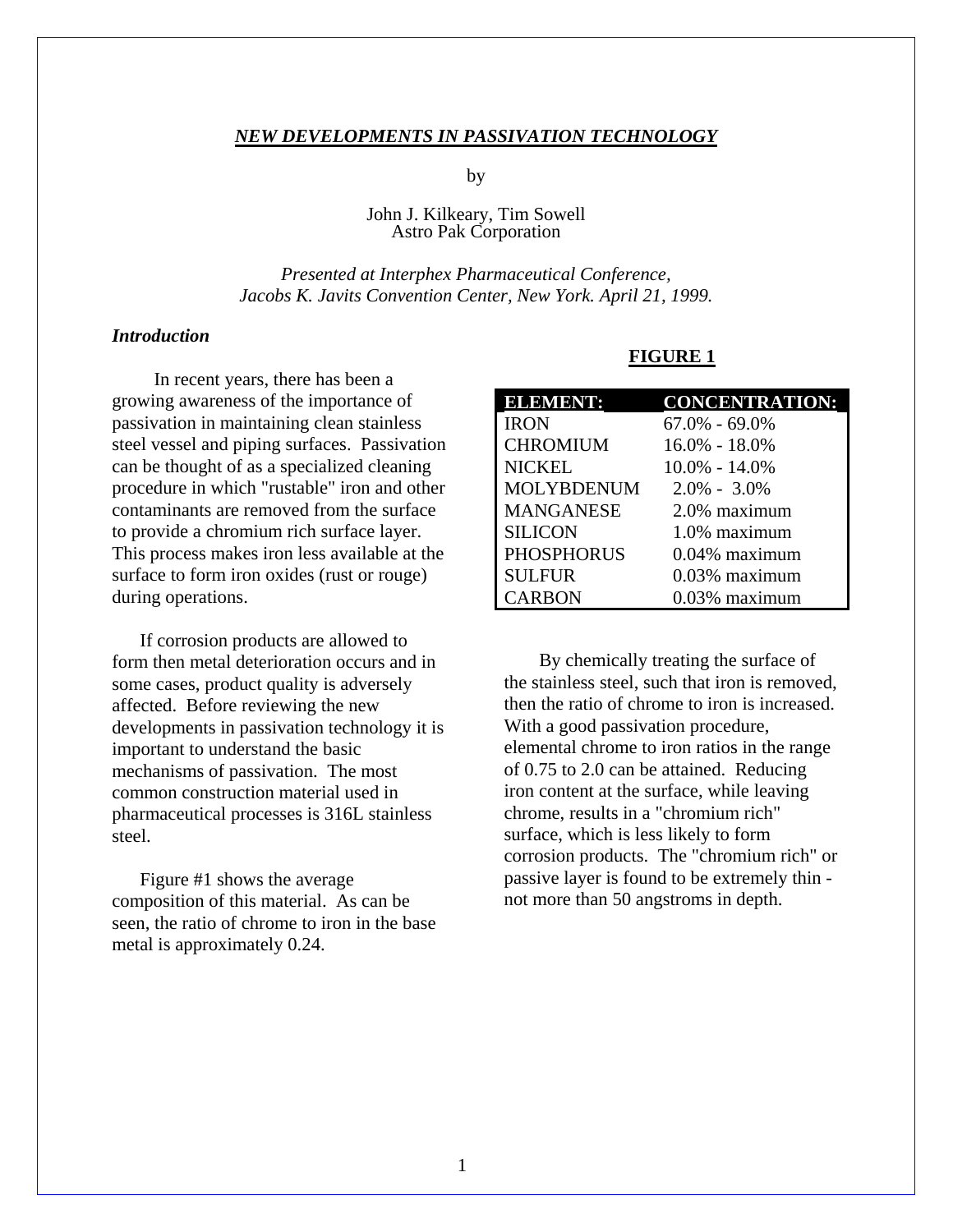It is often thought that once a system has been passivated it will remain in this state forever. Unfortunately, the environments that are found in purified water and clean steam systems are extremely corrosive and the passive layer is under constant attack. The use of strong oxidizers in frequent sanitization processes also effect the passive layer thus bringing forth the migration of free iron at the surface.

With this continuous attack on the metal. it is imperative to know that the surface has been provided with the greatest possible corrosion resistant surface through a thorough cleaning and passivation treatment. There are several methods of testing for corrosion resistance and surface chemistry. We will cover these techniques and their practical use.

 Prior to chemically treating the metal surface to achieve passivity, the metal surface is submitted to a "smoothing" or polishing operation for the purpose of reducing surface roughness. Reducing the surface roughness also reduces the surface area and the opportunity for bacterial growth to adhere to the stainless surface. This improvement in smoothness facilitates ease in Clean-In-Place (CIP) cleaning.

 Commonly "smoothing" is accomplished by means of electropolishing or mechanical polishing. Electropolishing (EP) is achieved by dipping the stainless steel in an electrolytic bath. The electrolytic solutions are typically mixed acids and organic additives, including sulfuric and phosphoric acid. EP is an

electrochemical process which selectively removes metal to smooth the surface and reduce its area. This procedure "shaves" and removes the surface peaks - essentially the reverse of plating the surface.

 The electropolish procedure is typically required for all pharmaceutical high purity tubing systems. This process can leave certain contaminants on the surface, like sulfates and phosphates, which must be removed prior to passivation. Stringent control of current and voltage are required to maintain proper EP.

 Mechanical polishing and precision lapping can achieve a smooth surface by grinding off the metal peaks using abrasive media. Frequently, abrasive compounds such as aluminum oxide are left in the surface. Aluminum inclusions left in the surface layer can later lead to corrosion, if left untreated. Metal inclusions or contaminants can be specific sites for pitting corrosion. These contaminants need to be removed prior to passivation.

 Until recently, the most common passivation procedure consisted of cleaning the surface with an alkaline cleaner and then passivating with nitric acid. Testing the surface with a color change technique known as the "Ferroxyl Test" as outlined in ASTM A380, checked the effectiveness of the procedure by indicating the presence of free iron at the surface. The problem with this method and chemistry is that is does not differentiate between a poorly passivated and well-passivated surface.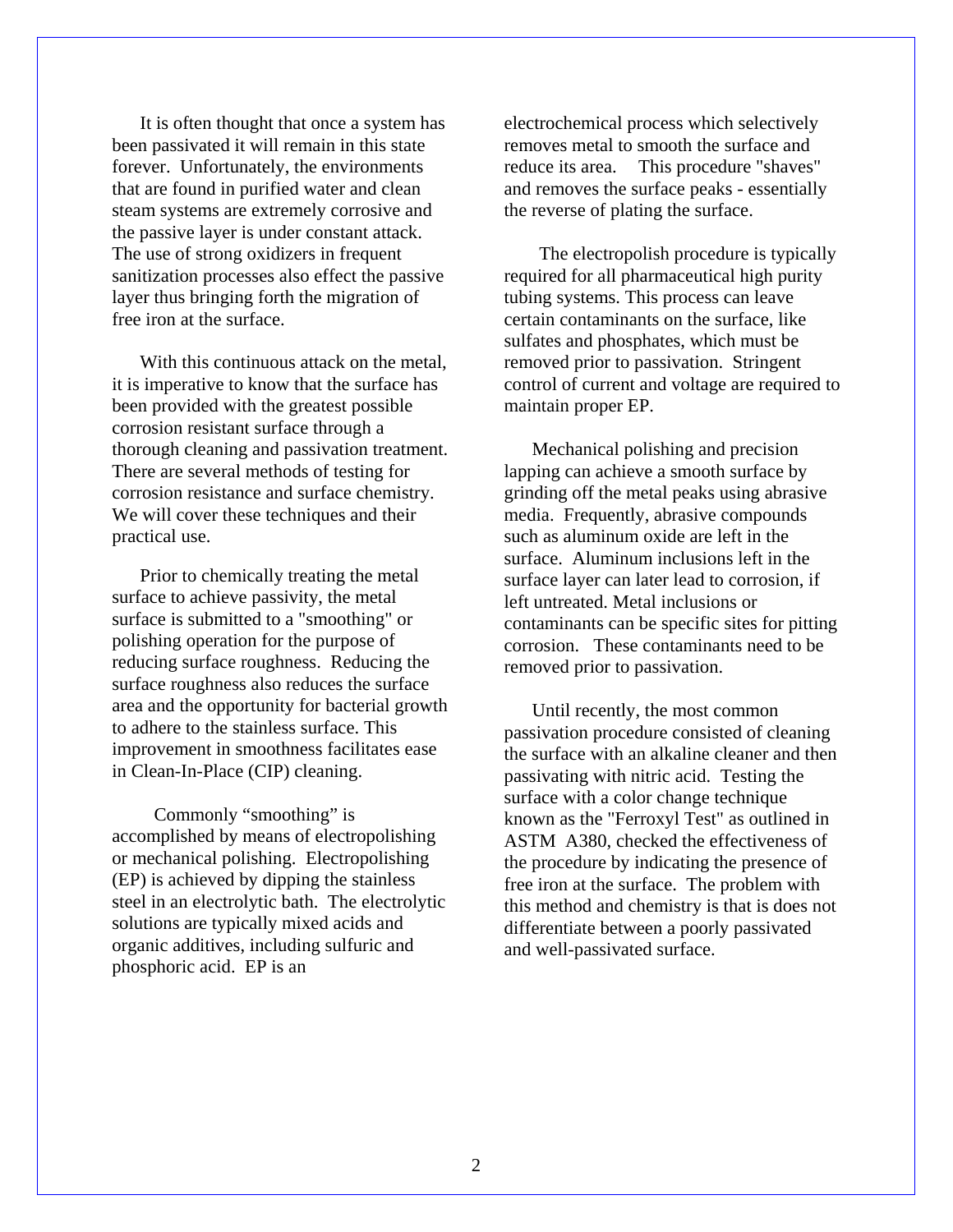The ferroxyl test offers no quantitative data as to the amount of chromium oxide or iron at the surface. Aluminum inclusions are not indicated and can be specific sites of corrosion.

 New developments in passivation technology have proceeded in two different areas. The first of these new developments is the improvement in chemistry for the removal of surface contaminants and the second is the employment of advanced instrumental techniques to measure the passive layer.

## *BETTER PASSIVATION FORMULATIONS*

 With the availability of improved measurement techniques, it became possible to develop better passivation formulations. The first step in the development process was to re-formulate passivation chemistry to replace the mineral acids (nitric or phosphoric) with organic acids (primarily citric and other chelant materials). These latter chemicals were able to selectively remove specific metal ions from the surface to prevent the hide out or masking of iron and enhance the chromium oxide layer. This selective process is based on the use of different chelants and the varying pH of the solutions. Not only does the chelant chemistry do a better job of rendering the surface contaminant free, but it also has the added advantage of safety in use and less costly disposal.

 The second step in reformulation was to add to the base organic acids, other materials to enhance the free iron removal. As a result of the new formulation work, the best performing passivation fluids are formulations contain as many as five or six ingredients. The additional ingredients include surfactants, acid chelants that react with specific metals, buffer agents to maintain pH ranges and stronger reducing acids that assist in the dissolution of iron oxides. Stronger reducing agents and specific chelants improve the dissolution of higher temperature corrosion products (silica included) and metal oxide contaminants.

# *BETTER MEASUREMENT TECHNIQUES*

 Ferroxyl testing can indicate the presence of iron particles, but it lacks the precision to differentiate between the effectiveness of the various passivation treatments. Three test methods, new to the practice of passivation, are now coming to the forefront. These test methods are AES (Auger Electron Spectroscopy), XPS (X-Ray Photoelectron Spectroscopy) or ESCA (Electron Spectroscopy for Chemical Analysis) and Cyclic Polarization (CP). Each process gives a more precise and analytic way to measure the degree of passivity.

## **Auger Electron Spectroscopy (AES)**

 This surface analysis technique bombards the metal surface with electrons.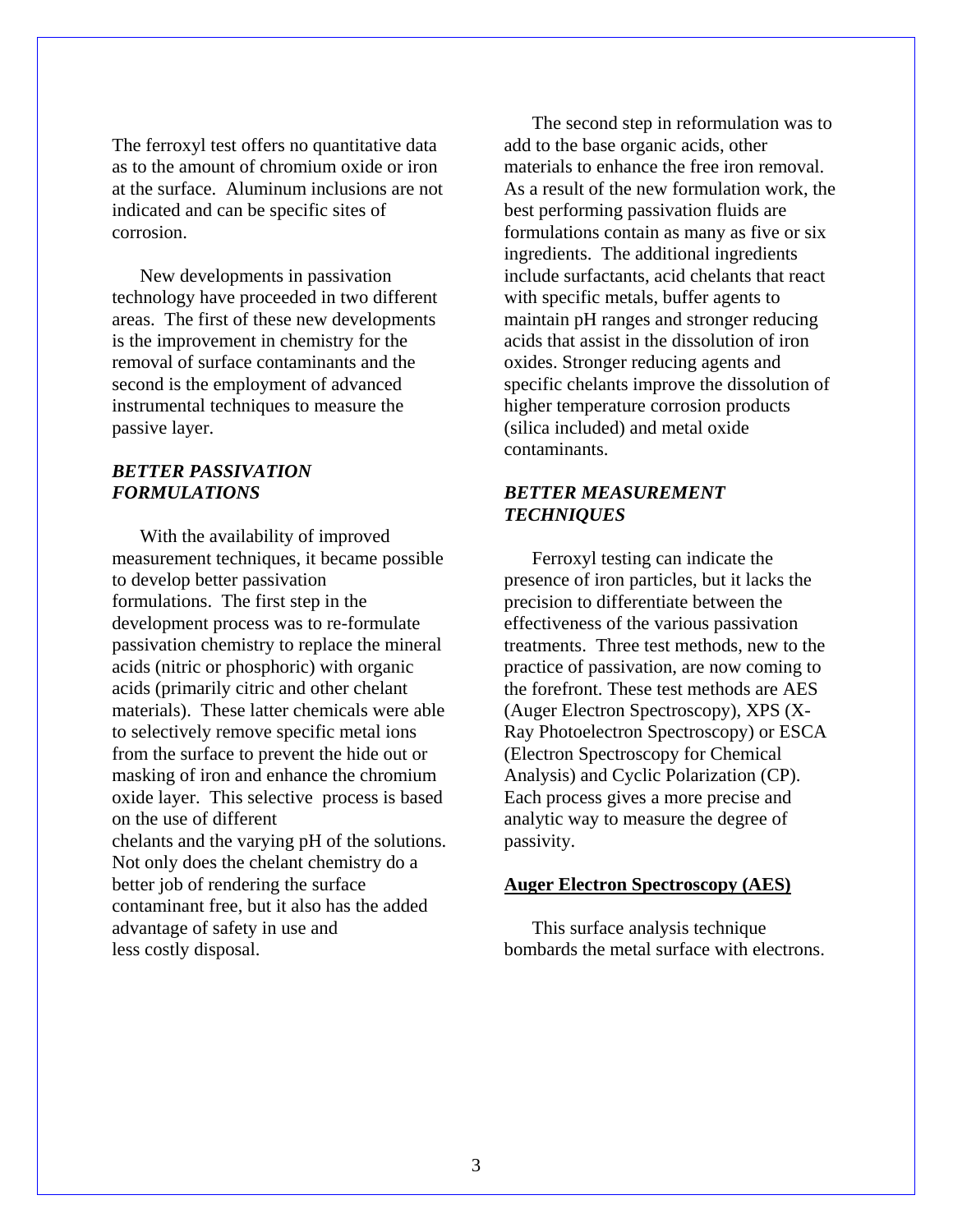The difference between the elements' binding energy and the electron bombardment is a unique number which identifies the element. The concentration of the element is related to the intensity of the peak. AES can be used as a scan across the surface, or it can also be used to analyze deeper into the steel by using it with an argon ion-sputtering gun.

 Using this instrument, you can determine the relative amounts of chrome to iron at each level of depth. Figures #2 and #3 show the element tracings from a nonpassivated and a passivated metal sample. Note that the peak chrome to iron ratio is approximately 1.0 in the electropolished non-passivated sample. Upon passivation, this same metal showed a maximum chrome to iron ratio of nearly 2.0. This doubling of the chrome to iron ratio indicates a significant increase in the surface corrosion resistance.

#### **X-Ray Photoelectron Spectroscopy (XPS)**

 The XPS ( or ESCA, Electron Spectroscopy for Chemical Analysis) is very similar to AUGER Spectroscopy. Again, the surface is bombarded, but in this technique, X-Rays are used. In addition, a larger effected area is vaporized from the metal surface (50 angstroms depth and 200 angstroms across). The instrument can not only determine elemental chrome to iron ratios but also chromium oxide to iron oxide ratios and provide information about what chemical form (oxidation state) the various elements have taken.



AUGER ANALYSIS Non -Passivated Sample



AUGER ANALYSIS Passivated Sample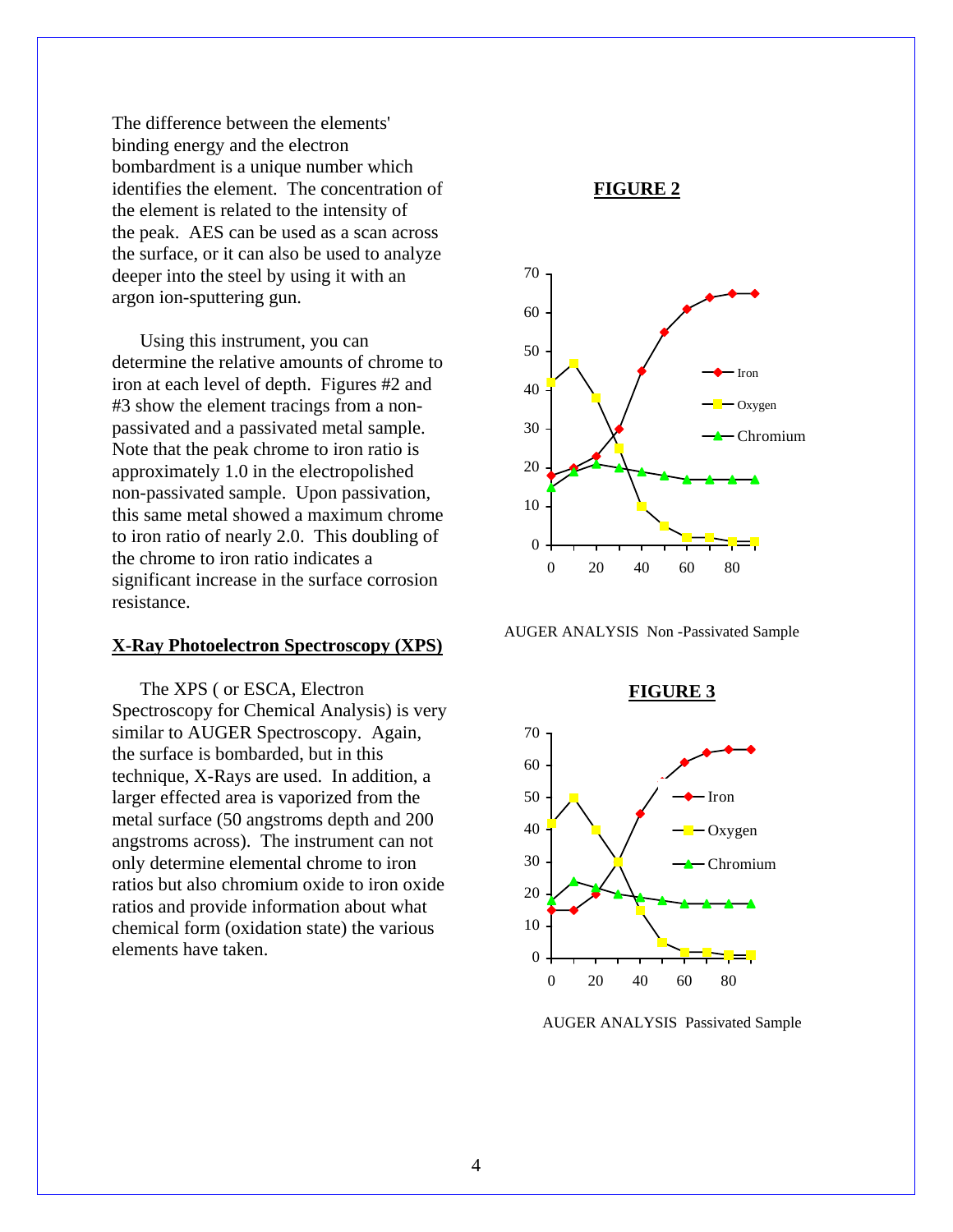# **Cyclic Polarization**

 While AES and ESCA techniques give indications of relative corrosion resistance by analyzing chemical composition, the Cyclic Polarization (CP) is an Electrochemical test (ASTM-G61) that measures the point at which pitting corrosion begins. CP uses an electrolytic cell to directly measure the corrosion rate. By using the test piece as the working electrode, initiation of localized corrosion is shown by the potential at which the current density increases rapidly. This point is called the "pitting potential". The lower the current density at this point, the more resistance to pitting corrosion. The current density is measured in micro-amps per square centimeter.

| <b>FIGURE 4</b>                                              |                                                      |                                      |
|--------------------------------------------------------------|------------------------------------------------------|--------------------------------------|
| <b>SAMPLE</b><br><i><b>TESTED</b></i>                        | <b>ESCA</b><br><i><b>ANALYSIS</b></i><br>(CrOx/FeOx) | <b>CYCLIC</b><br><b>POLARIZATION</b> |
| <b>MECHANICALLY POLISHED 316L:</b>                           |                                                      |                                      |
| <b>BLANK</b><br>Nitric Acid<br>Citric<br>Formulations        | 0.5<br>3.0<br>4.9                                    | 103<br>17<br>8                       |
| <b>ELECTROPOLISHED 316L:</b>                                 |                                                      |                                      |
| <b>BLANK</b><br>Nitric Acid<br>Citric<br><b>Formulations</b> | 3.0<br>4.3<br>4.8                                    | 20<br>9<br>8                         |
| <b>SERIES 316L BAR STOCK:</b>                                |                                                      |                                      |
|                                                              | <b>ESCA</b><br>(CrOx/FeOx)                           | <b>AES</b><br>Cr/Fe                  |
| Nitric Acid<br>Nitric Acid<br>Citric                         | 2.5<br>3.0                                           | 1.6<br>1.8                           |
| <b>Formulations</b>                                          | 3.3                                                  | 2.2                                  |
| Citric<br>Formulations                                       | 3.6                                                  | 2.3                                  |